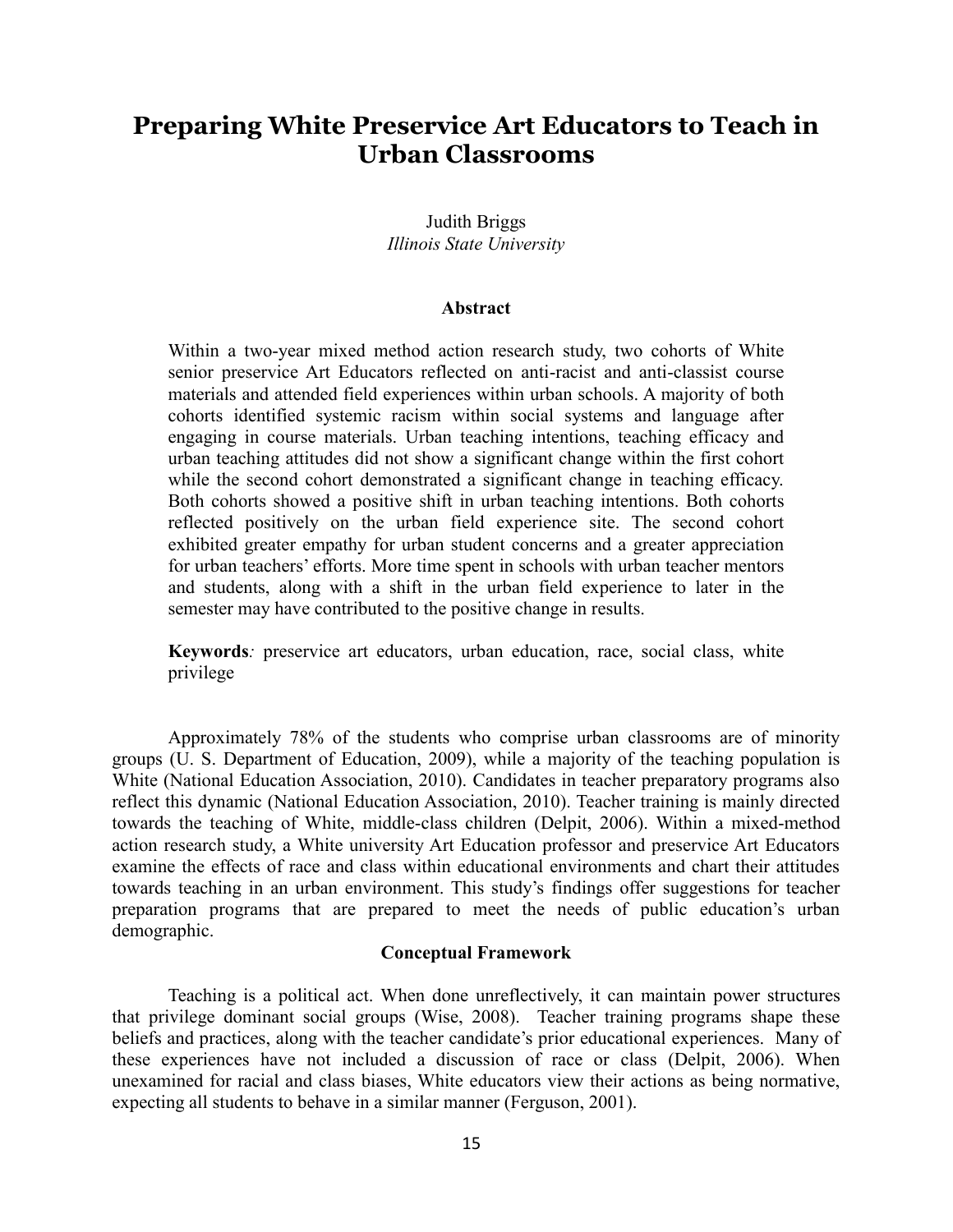Discussing race in the preservice classroom can be a difficult task for White educators and for White students. According to Desai (2010), most White teachers claim that they do not see race in the classroom, denying the part that race systemically plays within our society. Whites are taught not to recognize White privilege (McIntosh, 1992). When teachers are unaware of their students' identities and histories, it is difficult to create a climate for learning (Davis, 2009). Therefore, it is imperative for the White preservice educators to critically reflect upon their own attitudes towards race, class, and privilege before entering the classroom, particularly the urban classroom (hooks, 1994).

The responsibility of owning and evaluating one's values and beliefs while encountering the Other creates a climate for potential change, empathy, and respect. It is important that this encounter is on equal terms and that one group does not take a position of racial superiority. Teachers must ask themselves how their cultural perspectives color their views of the world (Hidalgo, 1993). Talking and listening with respect to school children about their experiences (Davis, 2009, Ladson-Billings, 1994), respecting student silence (Delpit, 2006), and engaging with community (Daniel & Drew, 2011) are all as much a part of the educational experience as is relaying information. Listening with the intent of believing is a powerful tool for learning as well as a moral obligation (Noddings, 2003). Anti-racist education examines power relationships and equity issues, and gives voice to people who are frequently silenced (Lee, 2009). University educator researchers are increasingly finding ways to enable preservice educators to critically address race and class in their teaching praxis (Davis, 2009; McIntyre, 1997; Lenski, Crumpler, Stallworth & Crawford, 2005). Students interpret present experiences according to past encounters, scaffolding new knowledge onto previous analyses. The content of prior knowledge affects the way that students extract new information. Faulty prior knowledge interferes with learning; it can be more difficult for students to unlearn inaccurate knowledge than it can be for them to learn new information (Daniel & Drew, 2011). Therefore, it is imperative that preservice educators openly reassess their own assumptions about urban populations. Often, these assumptions are based upon a deficit model of education in which urban students of color represent a sense of "lack," rather than one of resiliency and knowledge (Davis, 2009, Ladson-Billings, 1994, Evans-Winters, 2005). Critical class readings and discussion, reflective journaling, and urban clinical experiences create a climate in which White preservice educators may begin to reverse this idea of urban inadequacy.

#### **Methods**

Over the course of two years, the researcher engaged her preservice Art Education students in a mixed method action research study that asked the following research question: "Does anti-racist and anti-classist instruction shift preservice Art Educators' attitudes towards urban education?" Educators use qualitative action research to assess and reflect upon their pedagogy with the primary intention of improving their own practice (Daniel & Drew, 2011). The study encompassed two separate Art 307: Art for Diverse Populations classes consisting of 35 White senior preservice Art Educators in total over two semesters, Spring 2010 and Spring 2011. All students participated in the same class activities, but 29 self-selected to be a part of the study.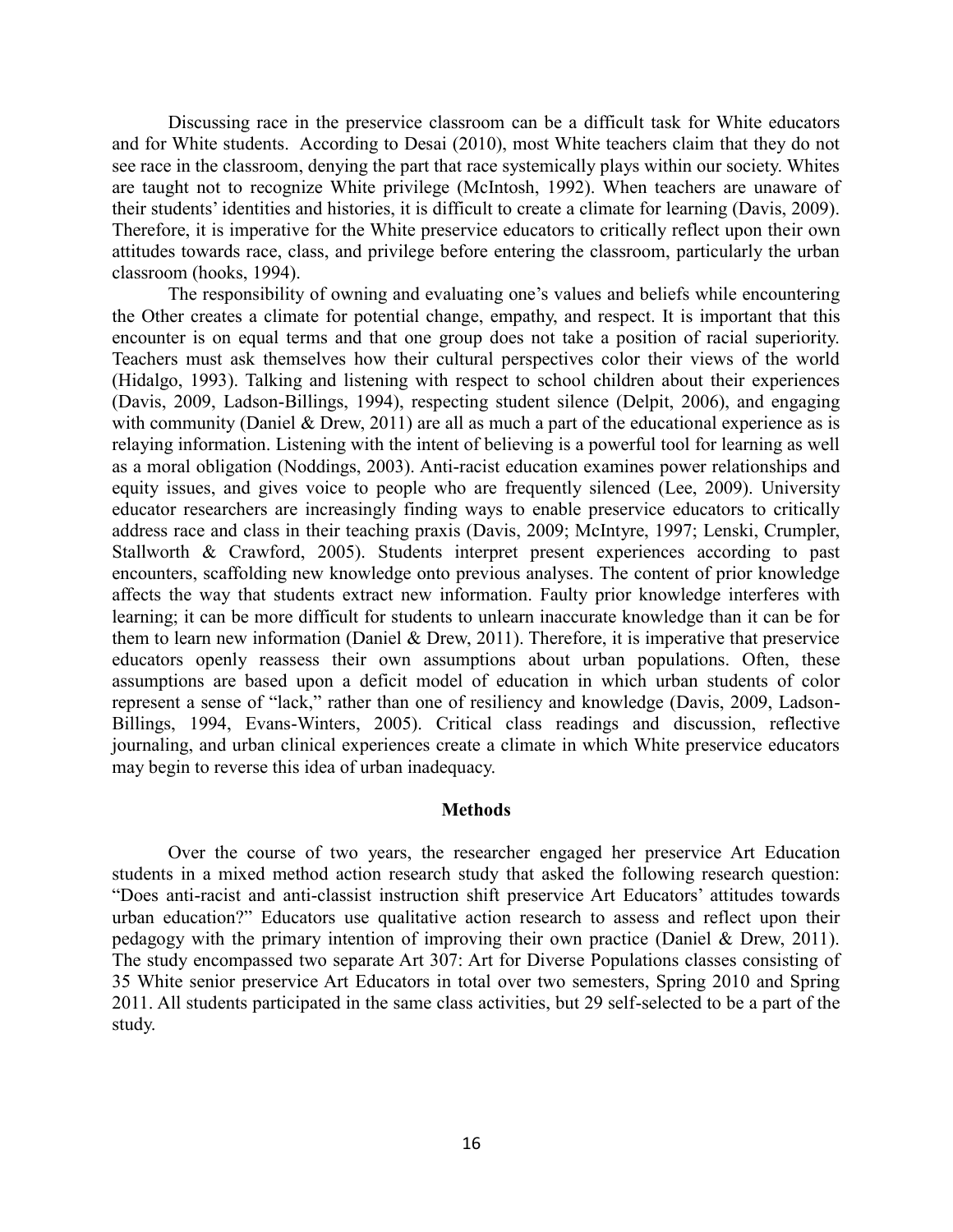#### **Quantitative Measurement**

At the beginning of each semester, students completed a university College of Education Urban Education Survey consisting of 56 questions that included four measures: urban teaching intentions (UTI), urban teaching attitudes (UEA), multicultural attitudes (TMAS), and sense of teacher efficacy (TSES). "All measures were scored along a 5-pont Likert-type scale. The UTI measured students' intentions of teaching in an urban school. The UEA measured participants' endorsement of stereotypical beliefs about urban schools" (College Teacher Education Pipeline™, 2010). The 20-item TMAS survey measured multicultural awareness for K-12 teachers and was slightly adapted for teacher candidates (Ponterotto, Baluch, Greig, & Rivera, 1998). Six items relevant to urban education were added to the 12 item TSES short-form, which had an alpha of .90 (Tschannen-Moran & Woolfolk Hoy, 2001). The TSES measured potential effectiveness of preservice educators within the classroom. Students completed the same survey at the end of the semester and a paired-samples t-test was conducted for each of the four scales to determine changes between administrations (College Teacher Education Pipeline™, 2010).

#### **Qualitative Methods**

The researcher collected corresponding written assignments, reflective journals, and clinical reflections to discern and code reoccurring themes (Cresswell, 1994; Maxwell, 1996). Reflective journals were personal vehicles of expression. Students shared their contents with the class at their own discretion. Often, the researcher was the only other participant aware of student attitudes. While the quantitative survey results provided a slight shift in preservice Art Educators' attitudes towards teaching in an urban environment, qualitative data revealed a more articulate and nuanced positive change in attitude towards race, social class, and White privilege.

The researcher triangulated the data from the two methods to derive meaning from the experience (Creswell 1994). Students' journals illustrated rich internal dialogues of selfexploration that occurred on several levels of social awareness. This paper examines these dialogues, using student voices, to make recommendations for future anti-racist and anti-classist education within the university classroom.

#### **Participants**

Art 307: Art for Diverse Populations met once a week for three hours. The average age of the participants was in the early twenties. All participants were middle class. Participants roughly reflected the university student demographic. Approximately 60% percent of the students were from the Chicago area, while almost 21% were from the county in which the university was located (University Planning and Institutional Research, 2011). Thirteen participants took part in the study in Spring 2010, and 16 participants took part in the study in Spring 2011.

# **Setting**

The study took place in a large Midwestern university within driving distance of Chicago. All study participants elected to take a one-day field experience to visit two Chicago public high school art departments located in a predominately Mexican-American working class Chicago community. The high schools were partners within the university's College Teacher Education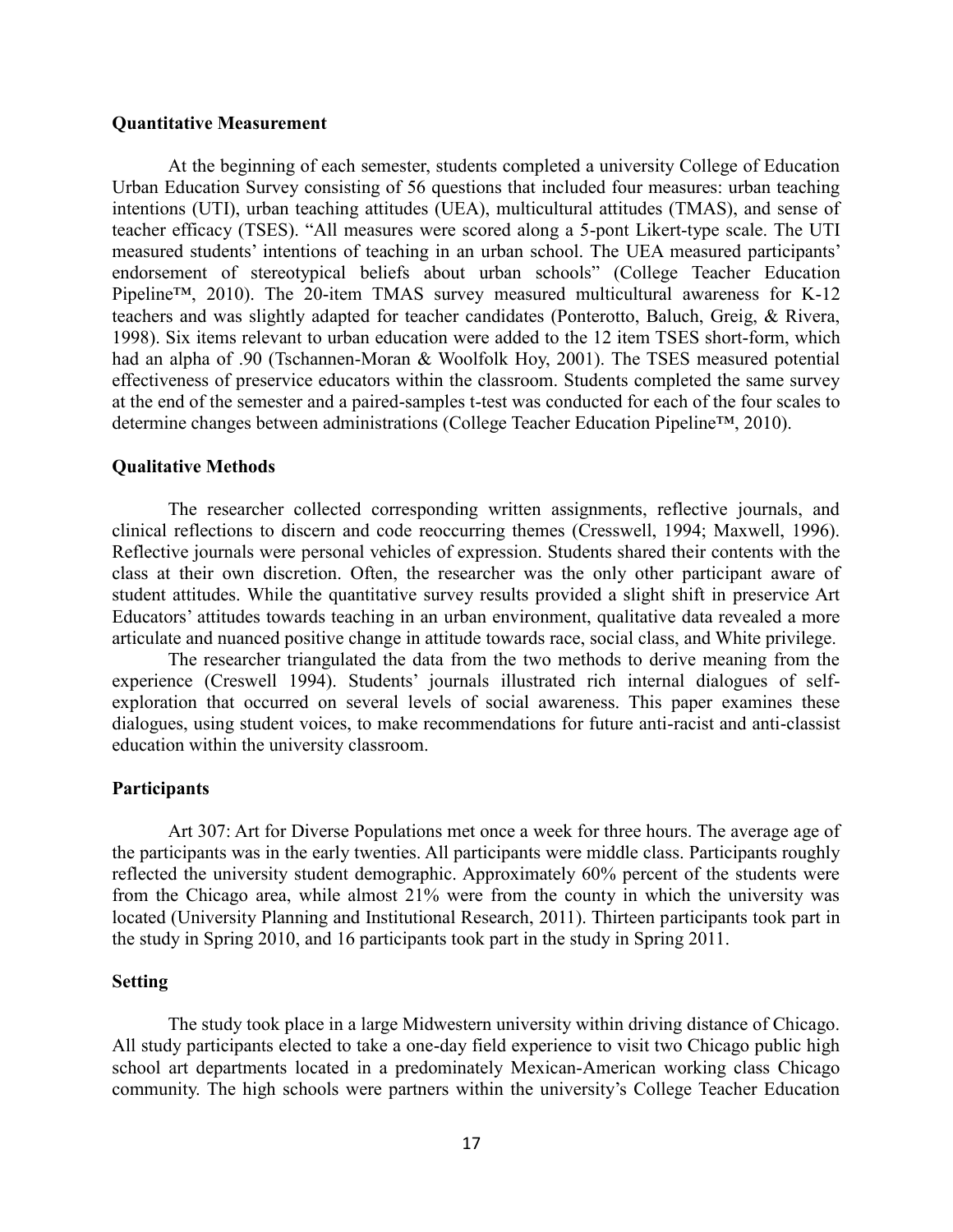Pipeline<sup>™</sup> initiative. Both schools contained populations that were approximately 81% Hispanic and 19% African American. Ninety-eight percent of the students in one school came from families of low income. Eighty-seven percent of the students in the second school came from low-income homes.

# **Class Structure**

**Assignments.** Both classes received the same readings and the same assignments. The first half of the 16 week semester consisted of reading and discussing anti-racist literature, the second half of the semester focused on inclusion of students with disabilities, English as Second Language learners, and students of diverse genders. The researcher made no claim to be an expert on racism, but stressed that course activities were meant to open a discussion about race and class in which everyone, including the teacher, was involved; everyone would learn from each other (McIntyre, 1997).

Both cohorts read a chapter from Tim Wise's (2008) *White Like Me* in which Wise articulated the inherent nature of racism and American White assimilationist policies. Students viewed and discussed the Doll Test as shown on MSNBC's *A Conversation About Race* (2008), along with a portion of Wise's (2010) *Pathology of Privilege* lecture which put race and class within a historical perspective. Students read and reflected upon a chapter of Ferguson's (2001) *badboys* that exposed the way in which some teachers pathologized young boys of color and penalized student voices. Students viewed a video of artist Kerry James Marshall talking about his work, and listened to a podcast of Marshall (2006) relating his experience as a person of color who successfully negotiated the White art world. After reading an account of how activist artist and Art Educator, Olivia Gude (n.d.), worked with middle school students to deconstruct racial roles within Disney's *The Lion King* (1995) and evaluate attitudes associated with colors*,* students found and reflected upon visual examples of color stereotypes and counter stereotypes. After class discussion students viewed the documentary, *Meeting David Wilson,* in which filmmaker, David Wilson (2008), sought out and met David Wilson, a descendant of the family that once owned his. The film made a case for interracial dialogue and called for educators to teach children about the power of their ancestors. An urban field experience, in which students were placed in the position of the Other, provided another level of awareness.

**Urban field experience.** Both cohorts of preservice Art Educators observed urban public school art classes and went on a scavenger hunt of the community's main shopping street. Groups of four to five university students teamed with high school students to visit local bakeries, shopping malls, and groceries. The 2010 cohort observed for three and one-half hours within the local schools and then toured the National Museum of Mexican Art. The 2011 cohort observed five and one-half hours within the schools, and did not visit the museum. Both cohorts ate in local restaurants, but the 2011 cohort hosted their high school guides for a meal. The 2011 cohort spoke with the urban teachers about their jobs.

The preservice students wrote clinical reflections about their urban field experiences according to a specified rubric that valued insightful comments. Students in the 2010 cohort were not required to link these reflections to class materials. Students in the 2011 cohort were required to link clinical reflections to class materials and to write double the amount for each clinical hour. Weekly journal expectations remained the same for both cohorts.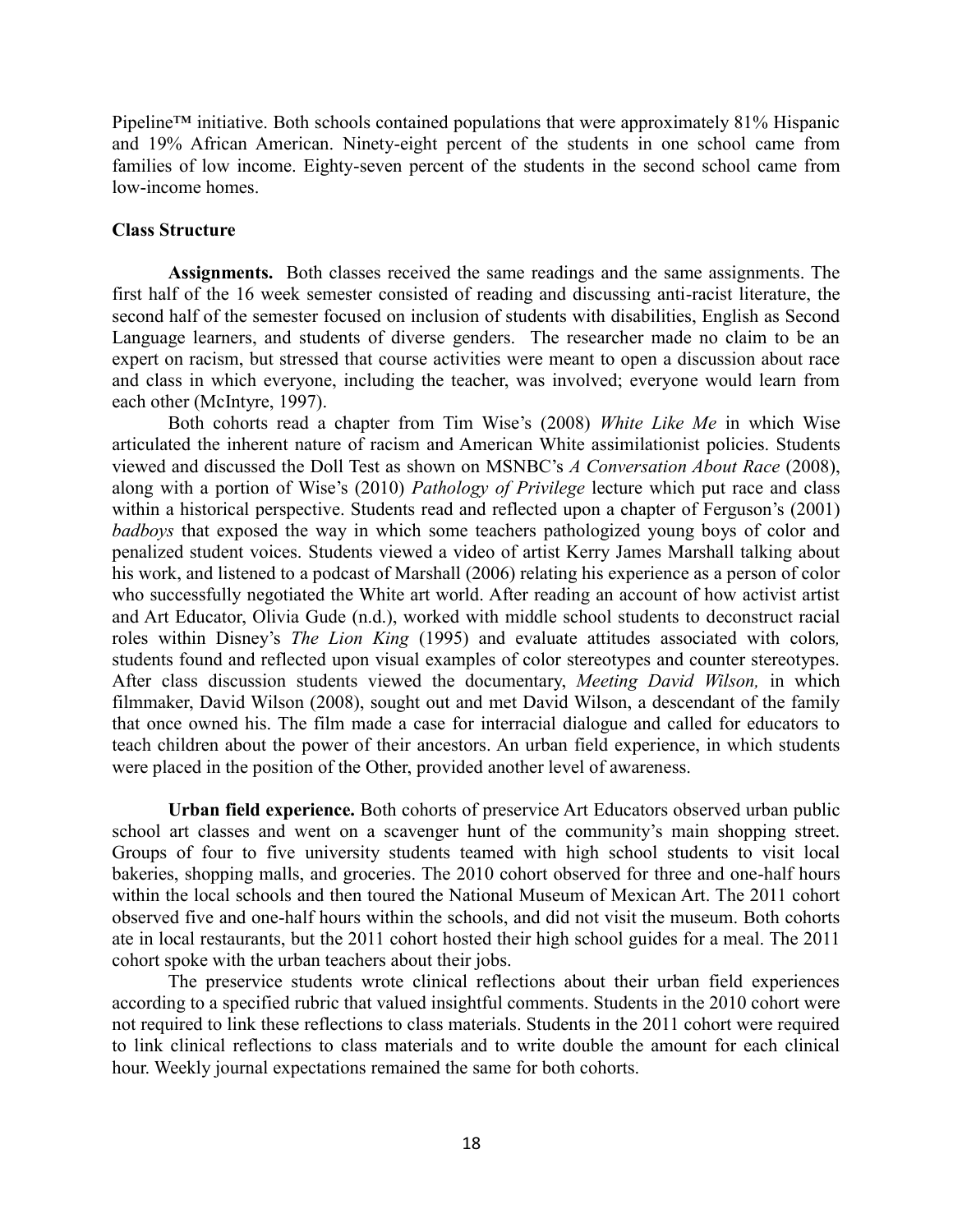# **Findings and Discussion**

## **Quantitative Results**

In 2010 the Urban Education Survey found little change in the already positive preservice Art Educators' multicultural attitudes, a slight, but not significant, decrease in attitudes towards urban education, and a slight, but not significant, decrease in attitudes towards teacher selfefficacy. The Survey indicated a slight, but not significant rise in intentions to teach in urban schools. In 2011 intentions to teach in urban environments also rose, only to a slight degree, along with urban teaching attitudes. However, 2011 analyses demonstrated a significant increase in teaching efficacy; at the conclusion of the course students were more confident in their ability to become urban educators.

The College Teacher Education Pipeline (2010, 2011) analysis ranked data on a scale from one to five to mark course effectiveness and student engagement. A ranking of one meant that the course had no significance on student attitudes and intentions, and the students were not engaged. A ranking of three meant the course had moderate influence, and the students were moderately engaged, and a ranking of five meant that the course had a very significant influence, and the students were significantly engaged. Within both cohorts students came into the course moderately engaged with the material and remained that way at the course's end (B. Showalter, personal communication, August 3, 2012).

Table 1.

| Average Age:         | 24.54 years (SD = $6.08$ )              |
|----------------------|-----------------------------------------|
| Gender:              | 11 women $(85\%)$ ; 2 men $(15\%)$      |
| College Year:        | 13 Seniors (100%)                       |
| Race/Ethnicity:      | 13 White (100%)                         |
| High School Setting: | 9 attended a suburban high school (69%) |
|                      | 2 attended a rural high school (15%)    |
|                      | 1 attended an urban high school $(8\%)$ |

*Full data (both pre and post) were available for 13 students from Spring 2010 ART 307*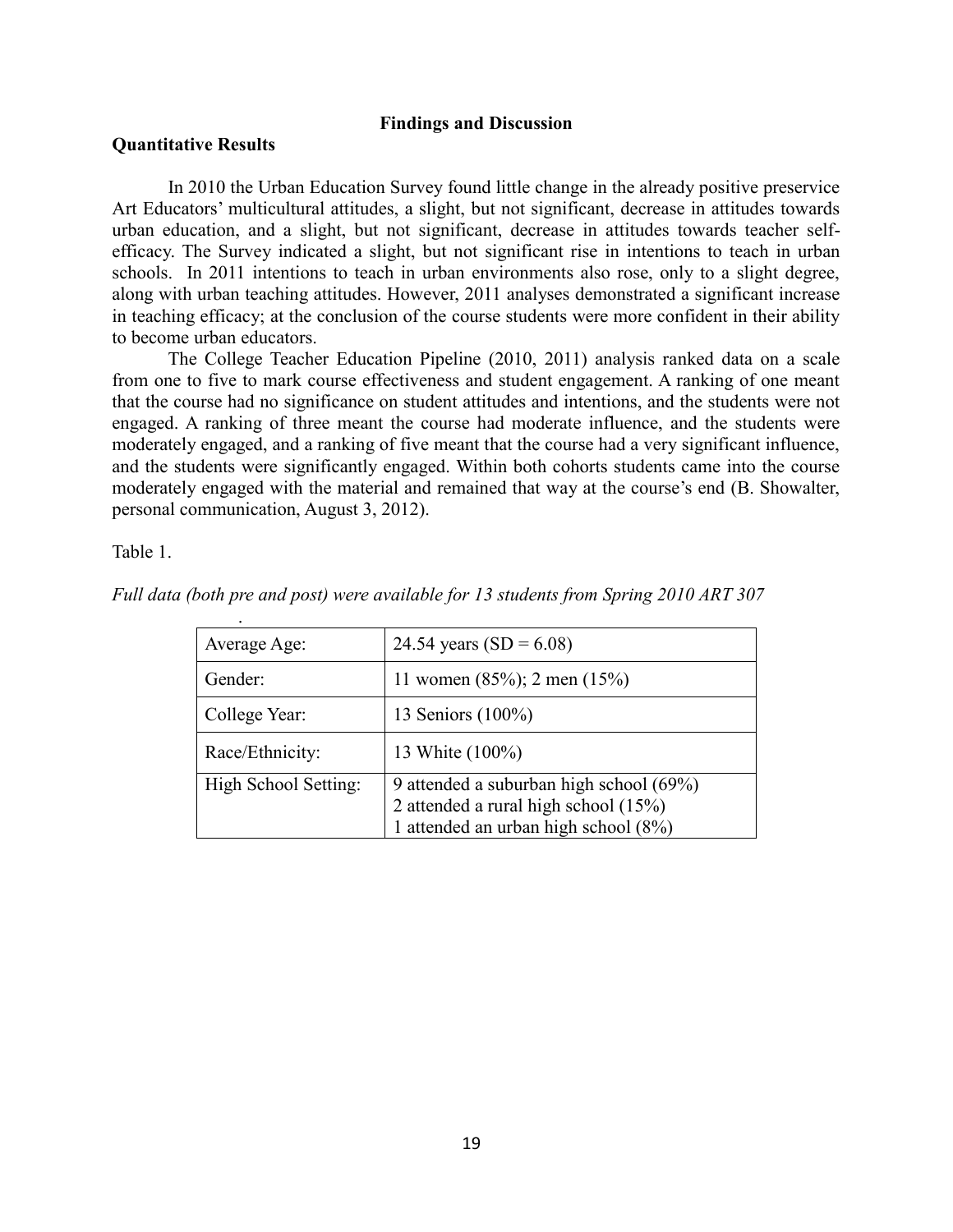# Figure 1.





College Teacher Education Pipeline<sup>TM</sup> 2010.

# Table 2.

*Full data (both pre and post) were available for 16 students from Spring 2011 ART 307*

| Average Age:         | 23.44 years (SD = $6.08$ )                  |
|----------------------|---------------------------------------------|
| Gender:              | 5 men $(31\%)$ ; 11 women $(69\%)$          |
| College Year:        | 14 Seniors (88%); 2 Graduate Students (13%) |
| Race/Ethnicity:      | 16 White (100%)                             |
| High School Setting: | 2 were from urban high schools $(13%)$      |
|                      | 8 were from suburban high schools (50%)     |
|                      | 6 were from rural high schools (38%)        |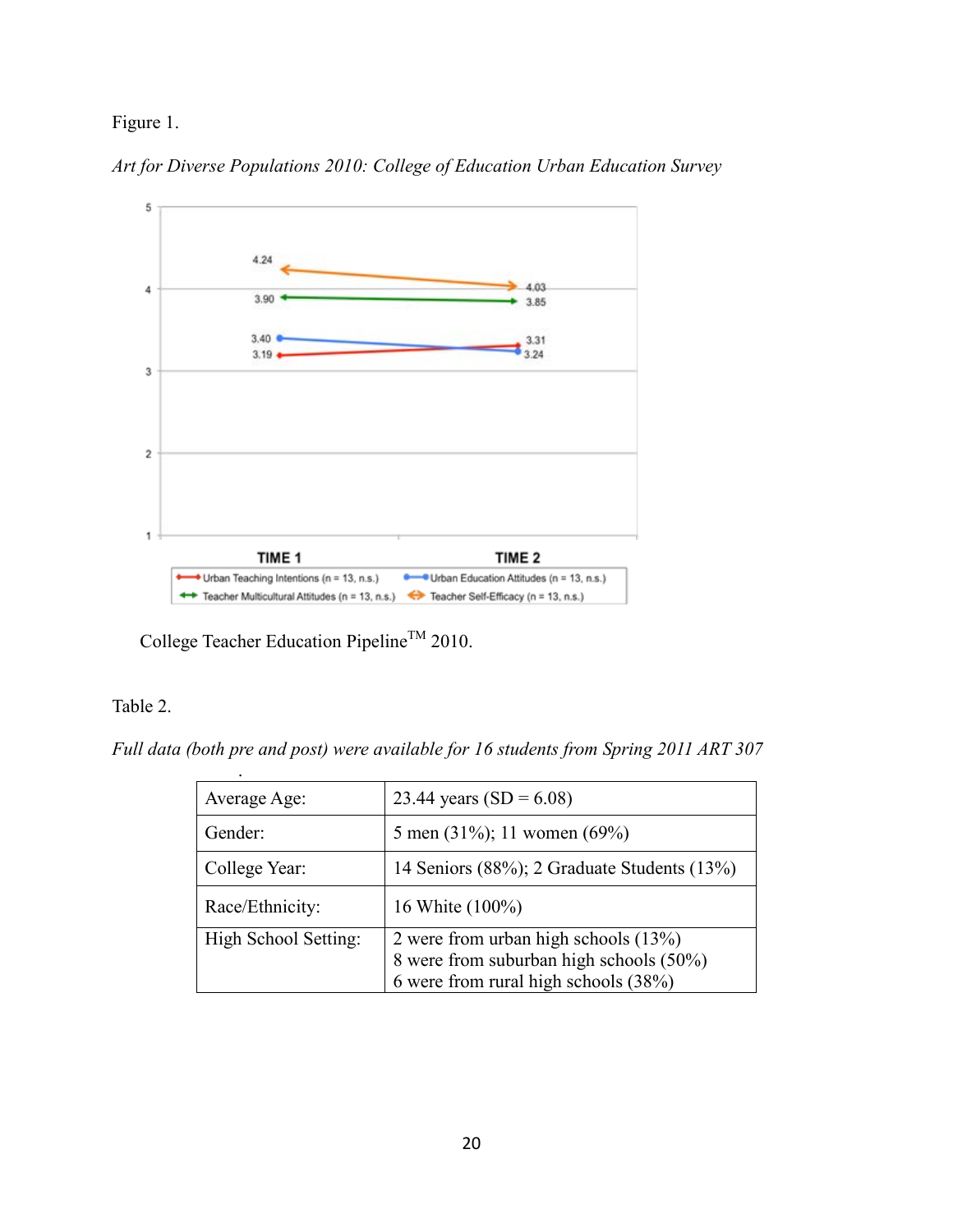## Figure 2.



*Art for Diverse Populations 2011: College of Education Urban Education Survey\**

College Teacher Education Pipeline<sup>TM</sup> 2011.

\*Due to the lack of nuances within the 2010 Multicultural Attitudes (TMAS) part of the survey, the College Teacher Education Pipeline dropped this portion and revised the Urban Teaching Attitudes (UTI) portion to have students reflect upon their Urban Experiences (B. Showalter, personal communication, August 3, 2012).

# **Qualitative Results**

A majority of students within both cohorts identified systemic racism within social systems and language, which was a reoccurring theme within their writing. A few students expressed resistance through written journals and within class discussion. A few students used their journals to express surprise at their peers' inherently racial attitudes. However, student written reaction to racial and class difference within the post urban field trip clinical reflections was positive and transformative.

After noting 2010 students' generalized, descriptive clinical reflections the researcher revised clinical expectations to require students to critically connect their experiences with course material on race, class, gender, and physical, cognitive, and emotional ability. As a result, students in the 2011 cohort wrote more explicit, insightful comments than did students in the 2010 cohort. The 2011 cohort spent more time with the urban high school students, allowing for more preservice/student interaction and dialogue. The 2010 cohort completed their urban field experience in March, whereas, the 2011 cohort completed their urban field experience in late April after experiencing most components of their course work. Students also had more time to integrate and reflect upon course materials before visiting the schools. Three themes emerged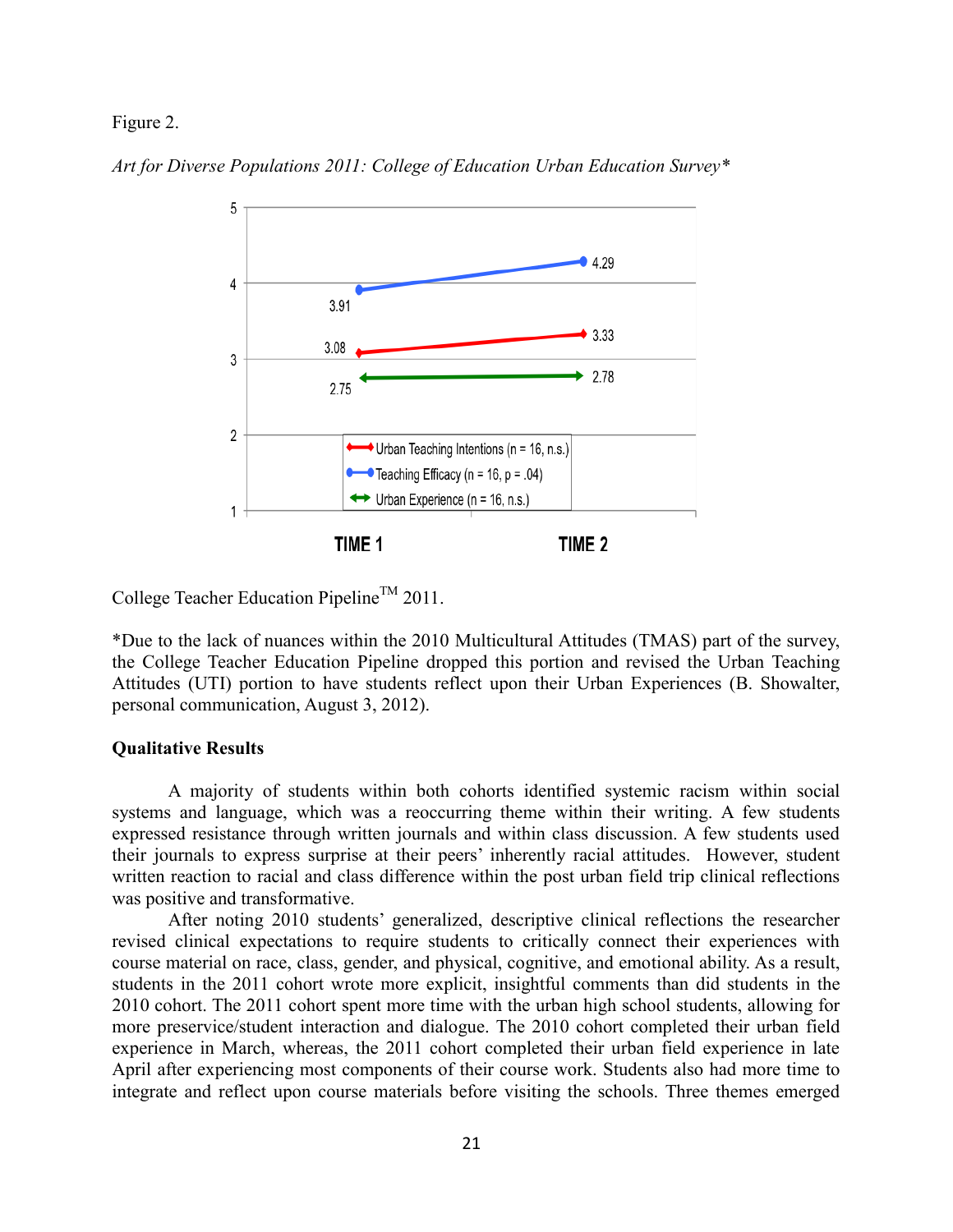from the students' clinical reflections: (1) the 2011 cohort demonstrated a greater sense of appreciation of the challenges faced by urban students than did the previous cohort; (2) Students in the same cohort noted the importance and the effectiveness of caring urban teachers; and (3) Students in both cohorts wrote positively about the Little Village environment, indicating a respect for cultural difference.

Positive mentoring by urban teachers and dialogue with urban students helped to dispel the deficit model of urban education among preservice students. After participating in an urban field experience, slightly more students within both cohorts imagined themselves teaching within an urban community. An urban field experience enabled preservice Art Educators to witness effective urban teaching in action, a process that is dialogic, empathetic, respectful, and involved

Preservice students' encounters with urban Art Educators as role models may have influenced their own efficacy for teaching in urban schools. Students asked these Art Educators about their teaching priorities within an urban environment and were impressed with the high school art teachers' caring and respectful culturally relevant pedagogy.

Having the experience of being the Other also shifted students' preconceived notions about race. A preservice student reflected:

The feeling of people looking at me as an outsider … based on my skin color frustrated me. The experience of spending time with the students taught me that there needs to be a balance of sensitivity [of] being an observer with camaraderie and trying to relate. These issues have always been presented to us via class discussions and textbooks, but to actually experience these issues and try to resolve them was beneficial.

A second preservice student, who had been resistant to reflecting on White privilege in class, put a face on a population to whom he previously could not relate:

Just days after visiting, the news reported that there had been a number of gang related deaths right around where we were. One of those that died was only 16 years old, and the notion that I might have spoken with him just hours before weighed heavily on my mind.

A third student shifted her thinking after a student and teacher dialogue:

It was unbelievable to me how hard some of these students had to work just to support their families at home. This was an insight I had clearly overlooked. Although I believe I am conscious of the needs of others, and hopefully my students in the future, I probably would not have considered these types of circumstances.

Another preservice student demonstrated a politically active consciousness that refuted the deficit model of urban education:

If anything, I don't want to teach these kids and be a part of their community because I can bring to them something that they *lack*, it is because I want to be a part of what they already *have*...I saw class after class of bright, intelligent, and critical thinking students. As we discussed in [class], some of the most important things for a teacher to do are: make the material relatable to their lives, respect them as individuals that can think for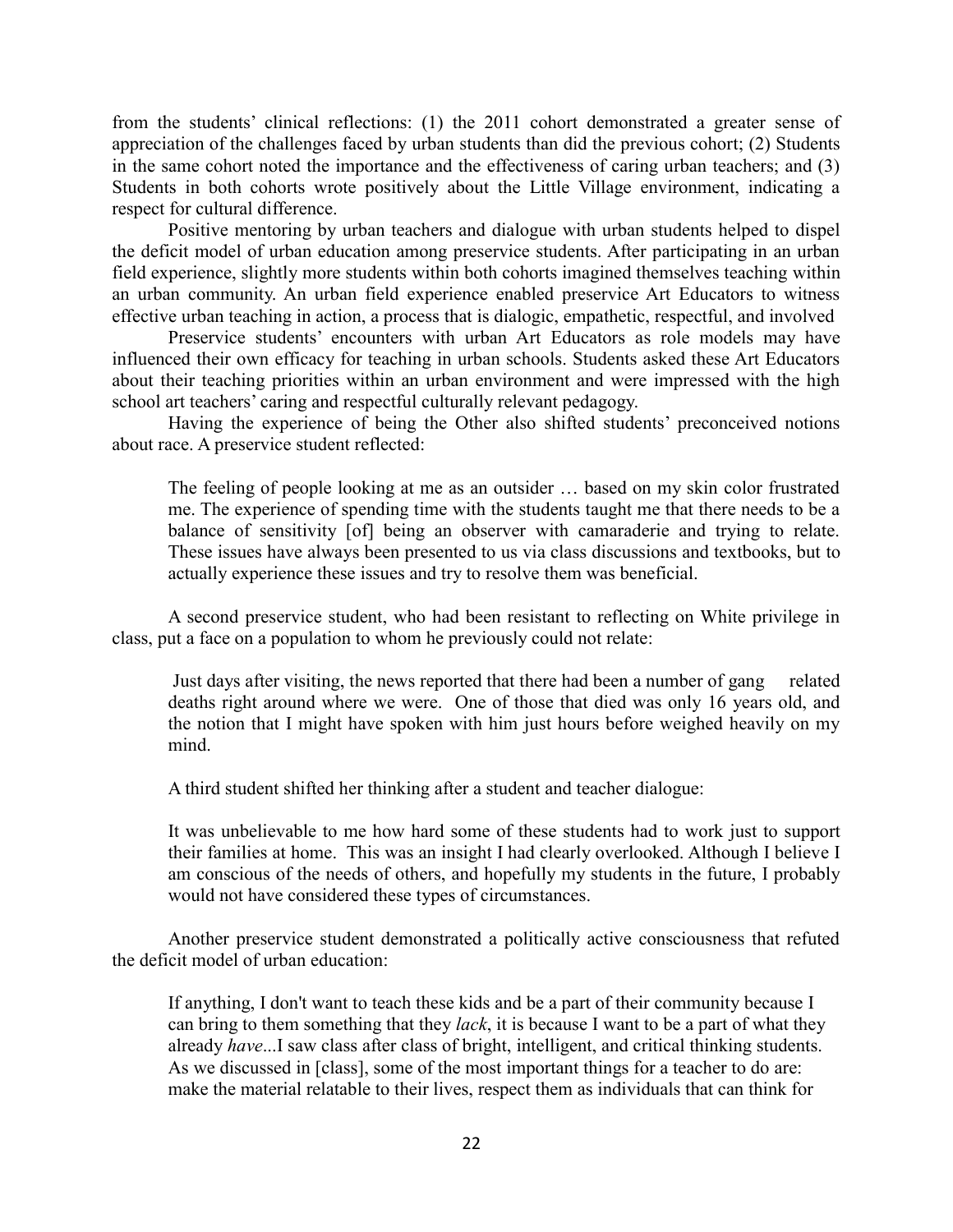themselves, understand what might be going on in their life before judging, and create an environment that is safe for true dialogue and expression. I observed all of these qualities in [the urban art teacher's] classroom.

## **Conclusion**

In 2010 and 2011 two university Art for Diverse Populations classes White Preservice Art Educators reflected on anti-racist and anti-classist course materials and interacted with students and teachers, and became the Other during urban field experiences. A qualitative review of student writing indicated that a majority of both cohorts could identify systemic racism within social systems and language. A quantitative review of student's multicultural attitudes, urban teaching intentions, teaching efficacy and urban teaching attitudes did not show a significant change within the 2010 cohort. The 2011 cohort demonstrated a significant change in teaching efficacy. Both cohorts showed a slight positive shift in urban teaching intentions. Qualitative data indicated that both student cohorts reflected a positive attitude towards the urban field experience site, students within the 2011 cohort exhibited greater empathy for urban student concerns and a greater appreciation for urban teachers' efforts. More time spent in the school and with teacher mentors, along with a shift in the urban field experience to later in the semester may have contributed to the change in results. After participating in an urban field experience, more students imagined themselves teaching within an urban community. An urban field experience enabled preservice Art Educators to witness effective urban teaching in action, a process that is dialogic, empathetic, respectful, and involved.

#### **Recommendations**

First, teacher preparatory programs should enable all students to explore what it means to be of their race and their social class within a society. Ideas of race and culture are often delegated to ethnic minorities. Analyzing the idea of Whiteness and White privilege enables students to deconstruct communication patterns, educational expectations, and social values.

Second, teacher preparatory programs must eradicate the deficit model of urban education. Viewing urban students, neighborhoods, and schools as lacking in the components of success neglects the critical thinking, determination, and sense of connectedness that exists among urban youth and within urban communities.

Third, enabling preservice students to ground their education in experience puts faces to statistics, helps to break stereotypical thinking, provides educator mentoring, and encourages students to become urban educators. Urban field experiences, however, must be prefaced by reflective dialogue in order to avoid a power imbalance that naturally arises amongst privileged people.

Teacher preparatory programs that enable preservice educators to develop a critical consciousness of the roles that race, class, and privilege play within educational and social structures promote the creation of future urban educators. Self-reflection and dialogue are a part of this process. Preservice urban experiences that demonstrate sensitivity and respect for difference and build a sense of connectedness with urban students and the community are effective tools in this process.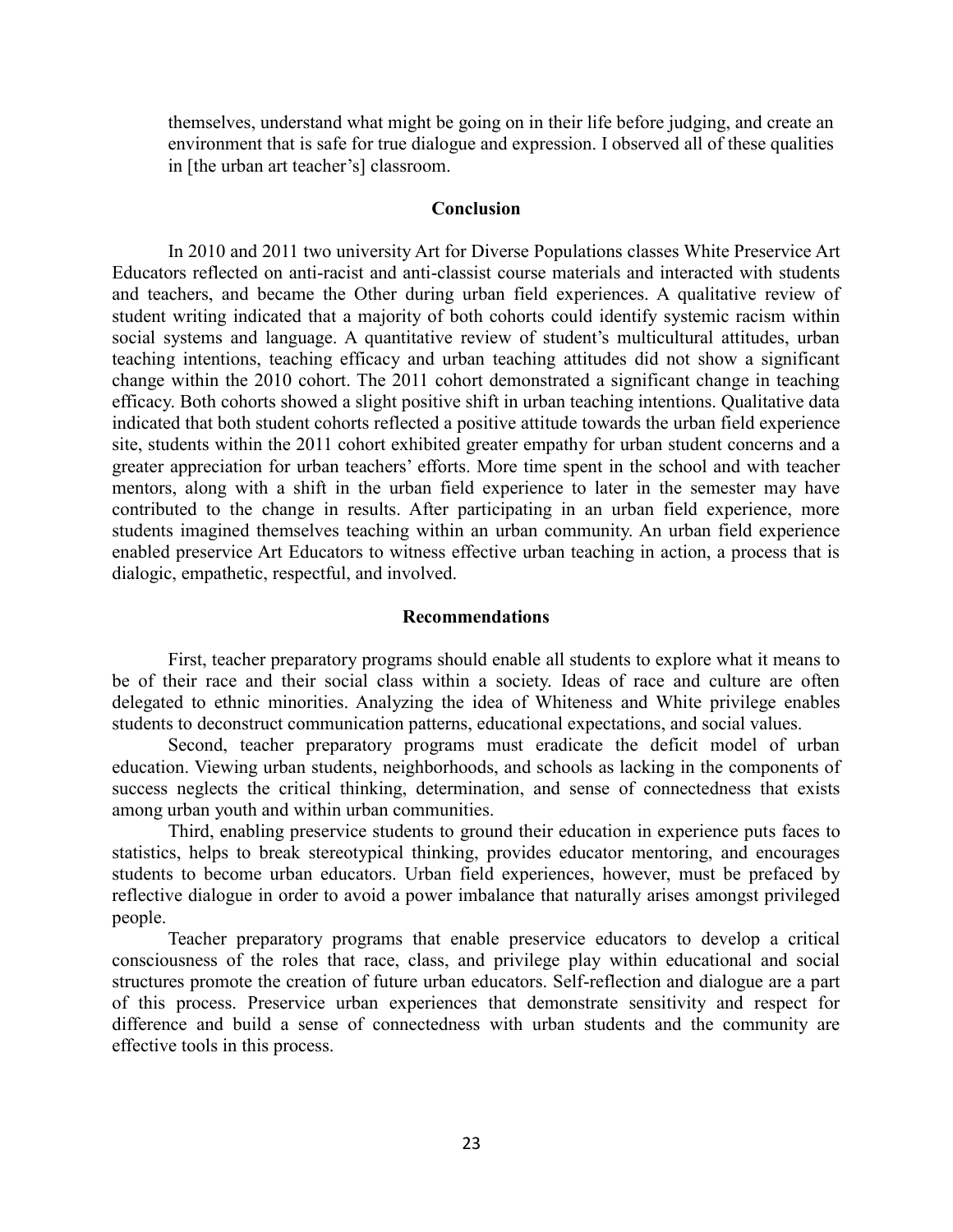## **Author Note:**

This study was supported by grants from the Illinois State University College of Fine Arts and the Illinois State University School of Art. The study is a part of the Illinois State University Chicago Teacher Education Pipeline and the Teacher Quality Partnership.

Correspondence concerning this article should be addressed to Judith Briggs, School of Art, Illinois State University, Normal, IL 61790-5620.

Email: jabrigg@ilstu.edu

# **References**

- Bad at Sports: Contemporary Art Talk. (Producer). (2006, October 29). Episode 61: Kerry James Marshall. Retrieved from http://badatsports.com/2006/episode-61-kerry-james-marshall/
- College Teacher Education Pipeline™ (2010). Course development grant evaluative report Spring 2010. Illinois State University
- College Teacher Education Pipeline<sup>TM</sup> (2011). Course development grant evaluative report Spring 2011. Illinois State University.
- Creswell, J. (1994). *Research design: Qualitative and quantitative approaches.* Thousand Oaks, CA: SAGE Publications, Inc.
- Daniel, V., & Drew, D. (2011). Art Education and the community act: An inquiry into the interior of the process. In B. Young (Ed.), *Art, culture, and ethnicity* (2<sup>nd</sup> ed.) (pp. 37-43). Reston, VA: National Art Education Association.
- Davis (2009). Preparing White student teachers through a critical consultative interaction model. *International Journal of Progressive Education, 5*(2), 2-21.
- Delpit, L. (2006). *Other people's children: Cultural conflict in the classroom.* New York, NY: New Press. (Originally published 1995).
- Desai, D. (2010). The challenge of new colorblind racism in Art Education. *Art Education, 63*(5), 22-29.
- Evans-Winters, V. (2005). *Teaching Black girls: Resiliency in urban classrooms.* New York, NY: Peter Lang.
- Ferguson, A. (2001). *bad boys: Public schools in the making of black masculinity.* Ann Arbor, MI: The University of Michigan Press.
- Gude, O. (n.d.). Drawing color lines. *Spiral Art Education.* Retrieved from http://www.uic.edu/classes/ad/ad382/sites/AEA/AEA\_03/AAEA03a.html
- Hidalgo, N. (1993). Multicultural teacher introspection. In T. Perry, & J. Fraser (Eds.). *Freedom's plow: Teaching in the multicultural classroom* (pp. 99-107). New York, NY: Routledge.
- hooks, b. (1994). *Teaching to transgress: Education as a practice of freedom.* New York, NY: Routledge.
- Lee, E. (2009). Taking multicultural anti-racist education seriously: An interview with Enid Lee. In. W. Au (Ed.). *Rethinking multicultural education: Teaching for racial and cultural justice* (pp. 9-16). Milwaukee, WI: Rethinking Schools.
- Minkoff, R., & Allers, R. (Directors). (1994). *The Lion King* [Motion picture]. U.S.A.: Disney.
- Noddings, N. (2003). Why should we listen? *Philosophy of education yearbook 2003* (pp. 19- 21). Richnmond, VA: Philosophy of Education Society.